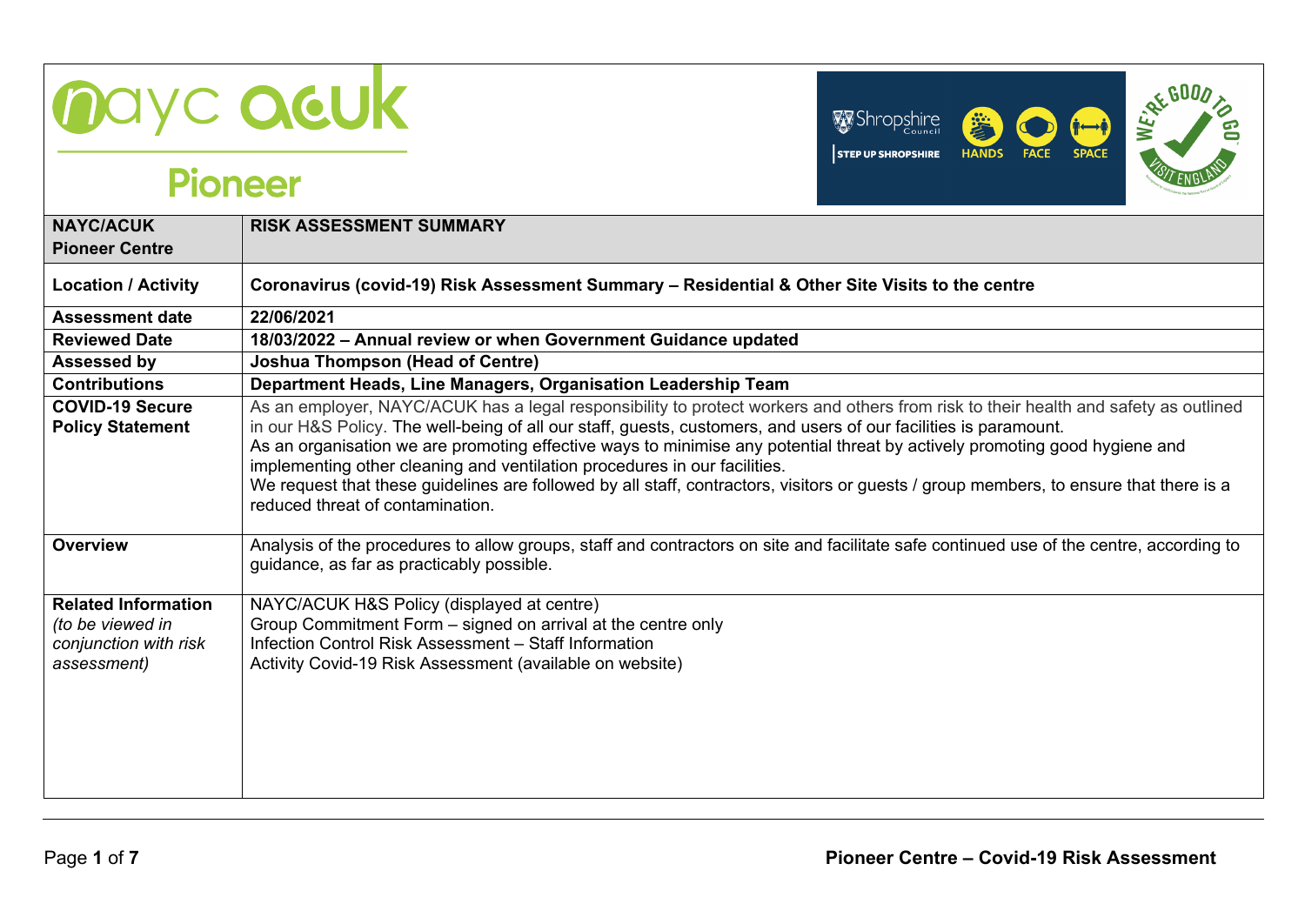| What are the<br>hazards?                                                                                                                                                                                                                                              | <b>PERSONS AT</b><br><b>RISK</b>                     | <b>CONTROL MEASURES IN PLACE</b><br>TO REMOVE OR TO REDUCE THE RISK OF EXPOSURE TO THE HAZARD                                                                                                                                                                                                                                                                                                                                                                                                                                                                                                                                                                                                                                                                                                                                                                                                                                                                                                                                                                                                                                                                                                                                                                                    |
|-----------------------------------------------------------------------------------------------------------------------------------------------------------------------------------------------------------------------------------------------------------------------|------------------------------------------------------|----------------------------------------------------------------------------------------------------------------------------------------------------------------------------------------------------------------------------------------------------------------------------------------------------------------------------------------------------------------------------------------------------------------------------------------------------------------------------------------------------------------------------------------------------------------------------------------------------------------------------------------------------------------------------------------------------------------------------------------------------------------------------------------------------------------------------------------------------------------------------------------------------------------------------------------------------------------------------------------------------------------------------------------------------------------------------------------------------------------------------------------------------------------------------------------------------------------------------------------------------------------------------------|
| Contracting the Covid-<br>19 Virus                                                                                                                                                                                                                                    | <b>ALL</b>                                           | Whilst the Covid-19 virus can, in the worst-case scenario, cause serious illness and even death, especially for<br>vulnerable older adults and those with underlying health conditions, evidence suggests that for the majority<br>(particularly children and young people) they will experience a mild to moderate illness at most, with around a<br>third not experiencing any symptoms at all.<br>The focus of this risk assessment is therefore the reduction of cross-contamination from an infected person to<br>a non-infected person. It is not possible to manage this risk to zero, and no guarantee is given to those attending<br>the centre, who do so on their own volition. All vulnerable older adults and those with underlying health conditions<br>should seek guidance from their doctor prior to attendance.<br>The following assessment has been developed based on the understanding that:<br>All guidelines and measures will be enforced by group leaders and followed by guests, children & young<br>people, but Group Leaders are also subject to their own separate risk assessments and measures.<br>Based on the current government guidelines.<br>The risk assessment is necessarily dynamic, and changes will be made as safety concerns change. |
| Summary of measures throughout the Centre:                                                                                                                                                                                                                            |                                                      |                                                                                                                                                                                                                                                                                                                                                                                                                                                                                                                                                                                                                                                                                                                                                                                                                                                                                                                                                                                                                                                                                                                                                                                                                                                                                  |
|                                                                                                                                                                                                                                                                       | Clean more often the areas with high volume traffic. | Provide sanitiser at entrances and advise guests to wash their hands regularly.                                                                                                                                                                                                                                                                                                                                                                                                                                                                                                                                                                                                                                                                                                                                                                                                                                                                                                                                                                                                                                                                                                                                                                                                  |
|                                                                                                                                                                                                                                                                       |                                                      | Increase ventilation where possible, and request groups to do the same in their lodges by opening windows.                                                                                                                                                                                                                                                                                                                                                                                                                                                                                                                                                                                                                                                                                                                                                                                                                                                                                                                                                                                                                                                                                                                                                                       |
|                                                                                                                                                                                                                                                                       |                                                      | Turn guests/visitors with coronavirus symptoms or positive test results away and to ensure those already onsite leave in an expedited manner.                                                                                                                                                                                                                                                                                                                                                                                                                                                                                                                                                                                                                                                                                                                                                                                                                                                                                                                                                                                                                                                                                                                                    |
| GROUP LEADERS must undertake THEIR OWN full and thorough risk assessments in relation to all educational visits to ensure they can be undertaken<br>safely. Please refer to the government website for guidance for your group (schools, conferences or youth groups) |                                                      |                                                                                                                                                                                                                                                                                                                                                                                                                                                                                                                                                                                                                                                                                                                                                                                                                                                                                                                                                                                                                                                                                                                                                                                                                                                                                  |
|                                                                                                                                                                                                                                                                       |                                                      | GROUP LEADERS risk assessments should, amongst other things, set out how:                                                                                                                                                                                                                                                                                                                                                                                                                                                                                                                                                                                                                                                                                                                                                                                                                                                                                                                                                                                                                                                                                                                                                                                                        |
|                                                                                                                                                                                                                                                                       |                                                      | contingency plans to enable a rapid response to symptoms developing in the group or someone needing to self-isolate.                                                                                                                                                                                                                                                                                                                                                                                                                                                                                                                                                                                                                                                                                                                                                                                                                                                                                                                                                                                                                                                                                                                                                             |
|                                                                                                                                                                                                                                                                       | Transport for emergency or evacuation.               | Staff ratios are maintained (in particular regarding safeguarding) in case of isolation or having to leave site.                                                                                                                                                                                                                                                                                                                                                                                                                                                                                                                                                                                                                                                                                                                                                                                                                                                                                                                                                                                                                                                                                                                                                                 |
|                                                                                                                                                                                                                                                                       |                                                      |                                                                                                                                                                                                                                                                                                                                                                                                                                                                                                                                                                                                                                                                                                                                                                                                                                                                                                                                                                                                                                                                                                                                                                                                                                                                                  |
|                                                                                                                                                                                                                                                                       |                                                      | The centre cannot assist with production of these risk assessments, other than through the measures indicated within this document.                                                                                                                                                                                                                                                                                                                                                                                                                                                                                                                                                                                                                                                                                                                                                                                                                                                                                                                                                                                                                                                                                                                                              |
|                                                                                                                                                                                                                                                                       | <b>Staff</b>                                         | Reporting health concerns or sickness daily;                                                                                                                                                                                                                                                                                                                                                                                                                                                                                                                                                                                                                                                                                                                                                                                                                                                                                                                                                                                                                                                                                                                                                                                                                                     |
| Failure to maintain a                                                                                                                                                                                                                                                 | Contractors                                          | Contractors are expected to operate their own risk assessment.                                                                                                                                                                                                                                                                                                                                                                                                                                                                                                                                                                                                                                                                                                                                                                                                                                                                                                                                                                                                                                                                                                                                                                                                                   |
| Covid-19 free                                                                                                                                                                                                                                                         |                                                      | Contractors will confirm that they are able to operate safely onsite.<br>Centre staff member will manage their work and presence on site.                                                                                                                                                                                                                                                                                                                                                                                                                                                                                                                                                                                                                                                                                                                                                                                                                                                                                                                                                                                                                                                                                                                                        |
| environment                                                                                                                                                                                                                                                           |                                                      | Group leaders are expected to develop and enact their own risk assessment for their group.                                                                                                                                                                                                                                                                                                                                                                                                                                                                                                                                                                                                                                                                                                                                                                                                                                                                                                                                                                                                                                                                                                                                                                                       |
| (PEOPLE)                                                                                                                                                                                                                                                              | Guests                                               | Testing can be used where applicable.                                                                                                                                                                                                                                                                                                                                                                                                                                                                                                                                                                                                                                                                                                                                                                                                                                                                                                                                                                                                                                                                                                                                                                                                                                            |
|                                                                                                                                                                                                                                                                       |                                                      | All guests may be checked for symptoms/positive test results/isolation requests/contact with virus before                                                                                                                                                                                                                                                                                                                                                                                                                                                                                                                                                                                                                                                                                                                                                                                                                                                                                                                                                                                                                                                                                                                                                                        |
|                                                                                                                                                                                                                                                                       |                                                      | attending site, this is according to Groups risk assessment and their procedures. NO EVIDENCE OR<br>REQUIREMENT FOR TESTING IS ENFORCED BY THE CENTRE.                                                                                                                                                                                                                                                                                                                                                                                                                                                                                                                                                                                                                                                                                                                                                                                                                                                                                                                                                                                                                                                                                                                           |
|                                                                                                                                                                                                                                                                       |                                                      |                                                                                                                                                                                                                                                                                                                                                                                                                                                                                                                                                                                                                                                                                                                                                                                                                                                                                                                                                                                                                                                                                                                                                                                                                                                                                  |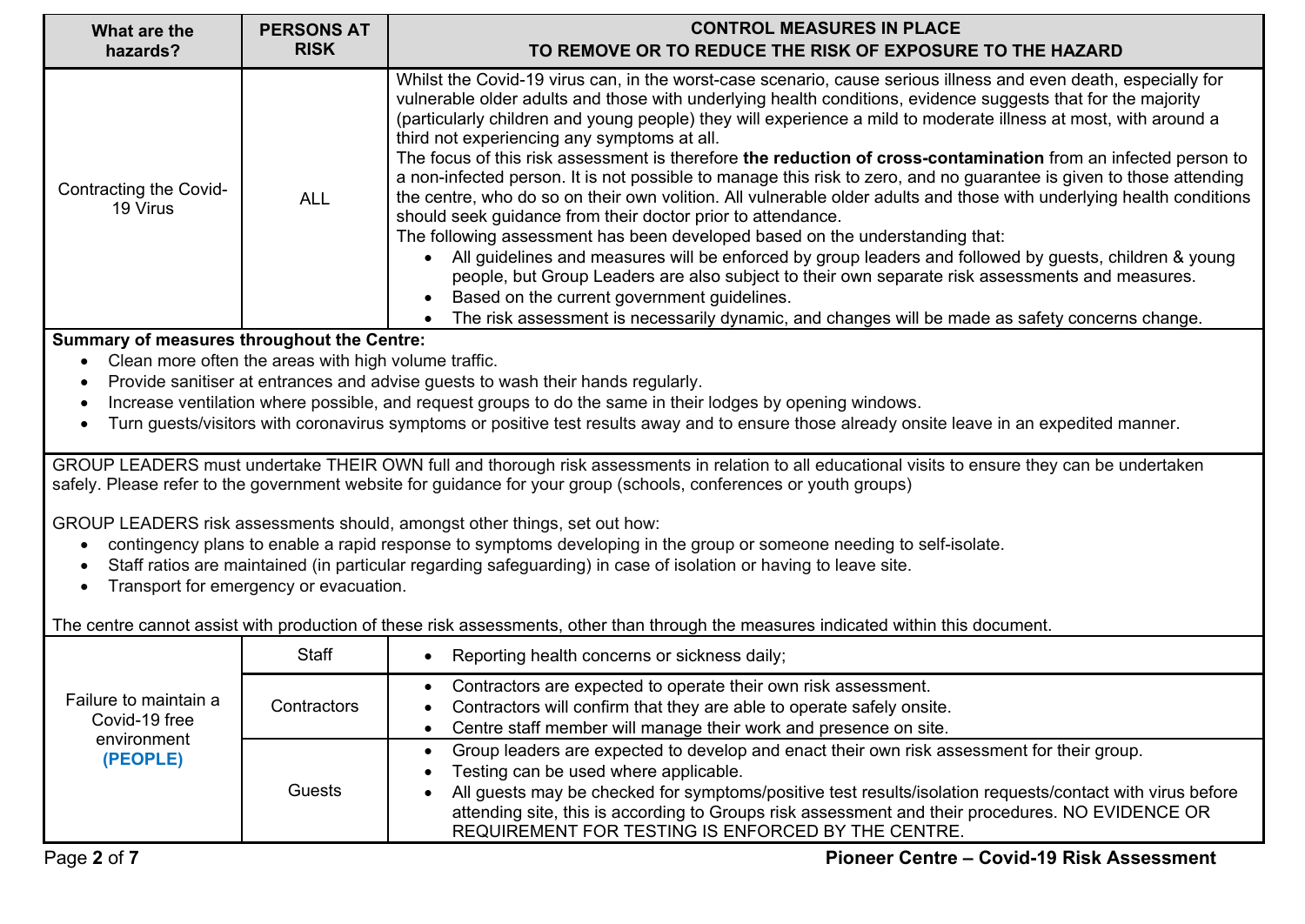|                                                                                                                                                                        |                                        | <b>Employees - Staff are health checked each shift.</b><br><b>Contractors</b> – Should not enter if unwell or tested positive for covid.                                                                                                                                                                                                                                                                                                                                                                                                                                                                                                                                                                                                                                                                                                                                                                                                                                                                                                                                                                                                                    |
|------------------------------------------------------------------------------------------------------------------------------------------------------------------------|----------------------------------------|-------------------------------------------------------------------------------------------------------------------------------------------------------------------------------------------------------------------------------------------------------------------------------------------------------------------------------------------------------------------------------------------------------------------------------------------------------------------------------------------------------------------------------------------------------------------------------------------------------------------------------------------------------------------------------------------------------------------------------------------------------------------------------------------------------------------------------------------------------------------------------------------------------------------------------------------------------------------------------------------------------------------------------------------------------------------------------------------------------------------------------------------------------------|
| Contagious people<br>coming into the centre<br>leading to increased<br>transmission of covid-<br>19<br><b>(PRIOR TO ARRIVAL</b><br><b>AT PIONEER</b><br><b>CENTRE)</b> | Guests,<br>contractors and<br>visitors | To help ensure that the risk of virus spread is as low as possible, the centre to tell potential visitors, including<br>customers and contractors, not to enter the centre if they are displaying any symptoms of coronavirus or tested<br>positive via a PCR test (COVID-19).<br>Any guest who tests positive on a lateral flow test should remain offsite until result confirmed with a negative<br>PCR test.<br>Any guest or visitor showing the symptoms (new continuous cough and/or a high temperature, loss of sense of<br>smell & taste) should not enter the centre<br>Group organisers will be required to confirm that everyone attending in their party / booking is in good health and<br>not showing any signs of Covid-19, or has not received a positive test result. Confirmation Agreement to be<br>signed on arrival. THE CENTRE DOES NOT REQUIRE EVIDENCE OR ANY TEST RESULTS.<br>Group leaders and guests must abide by any centre staff direction given regarding exiting the centre due<br>to suspected symptoms or positive test. Centre decision is final.                                                                         |
| Congregation of people<br>in various places<br>indoors increasing the<br>likelihood of increased<br>transmission of Covid-<br>19<br>(CAPACITIES)                       | Guests                                 | Venues<br>Will operate at normal capacity. Group Leaders can use agreed spaces as per their risk assessments.<br>$\bullet$<br>Where possible windows and doors can be opened, or fans provided to increase ventilation.<br>Groups should ensure regular breaks and should use outdoor spaces as much as possible.<br>To ensure availability, venues must be booked/allocated in advance.<br><b>Bedrooms</b><br>Lounge and kitchenette can be used, but measures should be followed if indicated. The group should<br>$\bullet$<br>ensure that they return items for cleaning or clean them up using facilities provided regularly. Effort should<br>be made to avoid cross contamination by allocating items and reducing individuals in the space.<br>Items for cleaning must be returned to set areas and should not be left around site.<br>$\bullet$<br>Windows should be kept open where possible.<br>$\bullet$<br>Rooms should be allocated to family groups where possible.<br>$\bullet$<br>Leaders should make use of cleaning equipment provided to sanitise heavily used areas.<br>All safeguarding and fire safety rules must still be followed. |
|                                                                                                                                                                        |                                        | Reporting health concerns or symptoms identified, done daily – and centre staff MUST be updated<br>immediately of concern<br>Different groups are discouraged from interacting. It is no longer practical to discourage interactions;<br>where possible, in conjunction with the groups risk assessment, adjustments may be made in advance. No<br>guarantee is offered to any request of separation or additional measures other than those highlighted<br>under summary measures throughout the centre section above.                                                                                                                                                                                                                                                                                                                                                                                                                                                                                                                                                                                                                                     |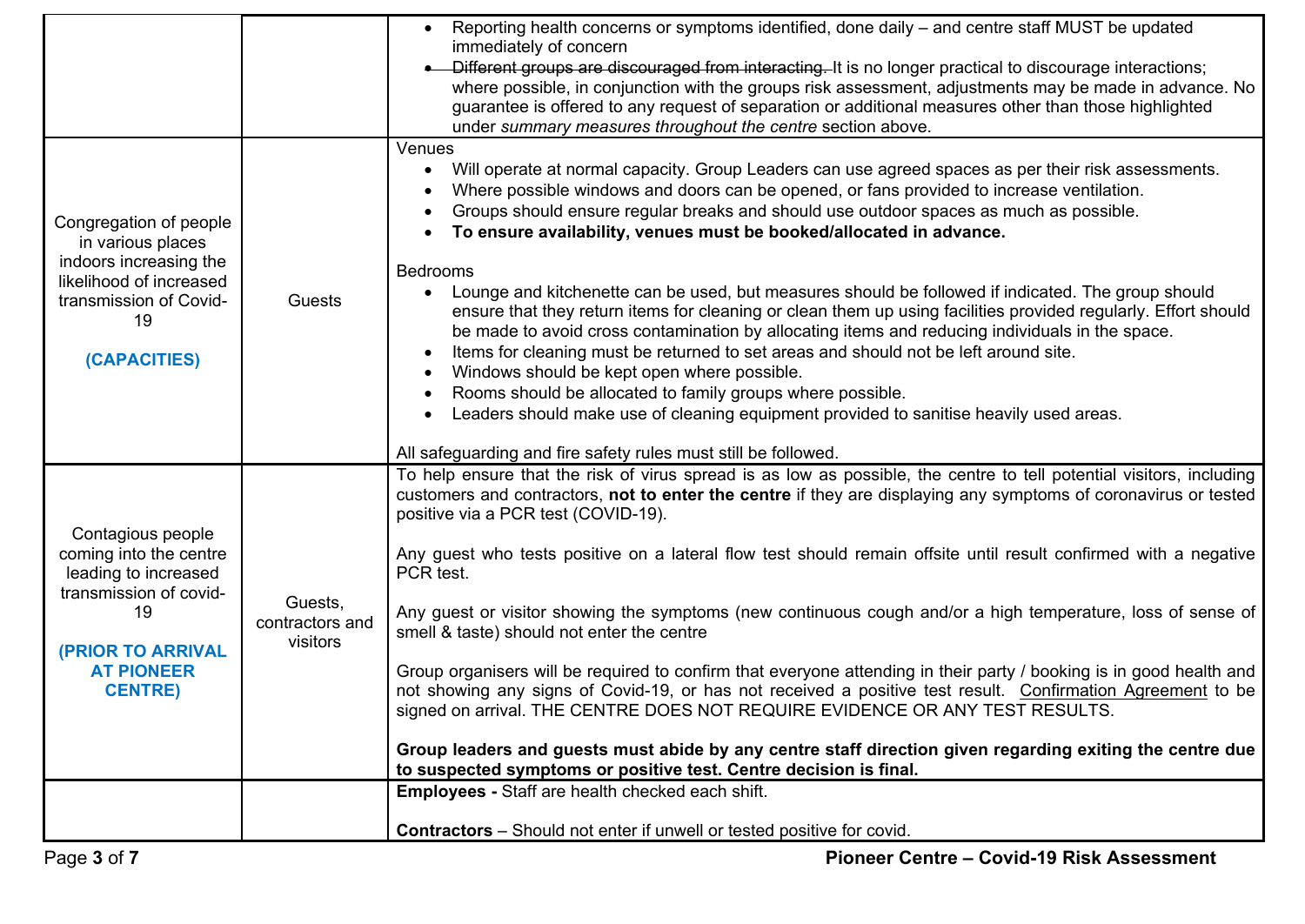| Spread of Covid19 due<br>to contact with people<br>and surfaces and<br>objects<br><b>(ARRIVAL AT</b><br><b>PIONEER CENTRE)</b> | Employees,<br>guests,<br>contractors and<br>visitors | Group arrival (guests) by COACH / BUS -<br>Prior to arrival, a designated time will be required for arrival so that we can manage arrival.<br>Group organisers will be required to confirm that everyone attending in their party / booking is in good<br>health and not showing any signs of Covid-19, or has tested positive.<br>Guests will be required to use sanitiser gel on entering.<br>Group arrival (guests) by car / bike -<br>If group not arriving altogether, group organisers will be required to confirm that everyone attending in their<br>party / booking is in good health and not showing any signs of Covid-19 or has tested positive.<br>When guests arrive, they will be required to use sanitisers as they enter the building.<br>$\bullet$<br>Reception areas can be used for check-in and check-out. Queuing should be managed by group leaders.<br>All of these areas should be cleaned thoroughly, kept well-ventilated, and managed in line with guidance.                                                                                                                                                                                                                                                                                                                                                                                                                                                                                                                                                                                                                                                                                                                                                                                                                                                                                                                                                                                                                                                                                                                                               |
|--------------------------------------------------------------------------------------------------------------------------------|------------------------------------------------------|----------------------------------------------------------------------------------------------------------------------------------------------------------------------------------------------------------------------------------------------------------------------------------------------------------------------------------------------------------------------------------------------------------------------------------------------------------------------------------------------------------------------------------------------------------------------------------------------------------------------------------------------------------------------------------------------------------------------------------------------------------------------------------------------------------------------------------------------------------------------------------------------------------------------------------------------------------------------------------------------------------------------------------------------------------------------------------------------------------------------------------------------------------------------------------------------------------------------------------------------------------------------------------------------------------------------------------------------------------------------------------------------------------------------------------------------------------------------------------------------------------------------------------------------------------------------------------------------------------------------------------------------------------------------------------------------------------------------------------------------------------------------------------------------------------------------------------------------------------------------------------------------------------------------------------------------------------------------------------------------------------------------------------------------------------------------------------------------------------------------------------------|
| Spread of Covid19 due<br>to contact with people<br>and surfaces and<br>objects<br>(ACCOMMODATION -<br><b>LODGES)</b>           | Employees,<br>guests,<br>contractors and<br>visitors | We will implement strict pre-occupancy room cleaning and sanitizing protocols in compliance with health<br>and safety procedures and guidelines, making sure we use specific products as recommended for<br>disinfection.<br>Cleaning staff will have additional training and will be adhering to strict pre-occupancy cleaning and<br>sanitizing protocols, in compliance with health and safety regulations, using specific products<br>recommended.<br>On arrival, your bed linen can be collected from the lodge lounge.<br>Windows may be opened for ventilation. This can be managed by group during stay.<br>Cleaning team will have specific PPE to wear, including gloves, aprons, and face mask, where necessary.<br>All staff to frequently wash their hands.<br>For your health, we will be limiting the staff access to bedrooms. This will mean no "refreshing" during<br>guest stays. Cleaning Kits will be provided on check-in to help with sanitising that may need to occur<br>during your stay. If additional cleaning is required during a group stay (isolation, contamination, other<br>sickness) this can be scheduled in when group is out of the lodge - please liaise with our staff.<br>On departure, we will ask for bedlinen to be removed from beds and placed in the linen baskets in<br>lounges, prior to breakfast for our staff to collect without having to enter the room or handle linen.<br>Hand washing facilities and soap in all the en-suite bathrooms.<br>Touch free bins provided in bedrooms / bathrooms / lounge / kitchenette<br>Doors to lodges kept open as much as possible to stop continual touching of doors – undertaken by group<br>leader in conjunction with safety/security of group.<br>Each kitchenette to have paper hand towels provided.<br>$\bullet$<br>Sign displayed by tea, coffee, sugar, to remind guests to only touch what they are to use.<br>Signs displayed in each lodge to remind guests about hand washing and general covid-19 safety.<br>Groups to be encouraged to use open spaces outside as much as possible and be outside as much as<br>possible. |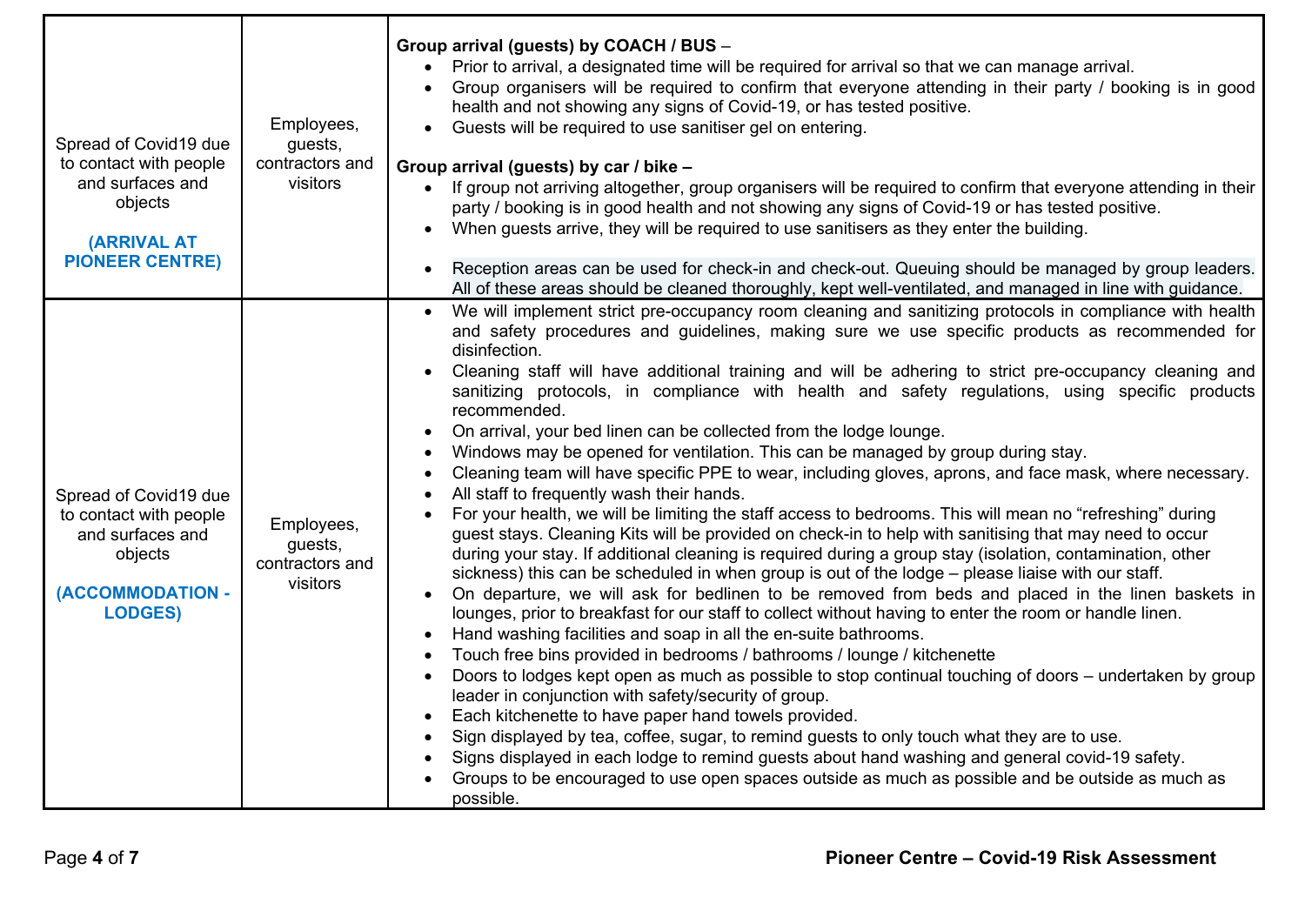| Spread of Covid19 due<br>to contact with people<br>and surfaces and<br>objects<br>(CATERING)                                                          | <b>Staff and Guests</b>       | All who enter the dining room to make use of hand sanitiser or wash hands prior to entering. To be<br>overseen by the group leader. Signage also placed to remind guests.<br>Information posters to assist guiding people.<br>$\bullet$<br>Increased ventilation, open doors and windows and use of fans, where appropriate<br>Serving Staff will be wearing PPE, including gloves and may wear masks as appropriate.<br>$\bullet$<br>Additional increased cleaning, including anti-bacterial cleaning.<br>$\bullet$<br>Sign displayed by coffee stations to remind guests to only touch what they are to use.<br>$\bullet$<br>Coffee stations will have increased cleaning.<br>$\bullet$<br>During very busy periods, packed lunches maybe provided as an alternative to a sit in hot lunch.                                                                                                                                                                                                                                                                                     |
|-------------------------------------------------------------------------------------------------------------------------------------------------------|-------------------------------|-----------------------------------------------------------------------------------------------------------------------------------------------------------------------------------------------------------------------------------------------------------------------------------------------------------------------------------------------------------------------------------------------------------------------------------------------------------------------------------------------------------------------------------------------------------------------------------------------------------------------------------------------------------------------------------------------------------------------------------------------------------------------------------------------------------------------------------------------------------------------------------------------------------------------------------------------------------------------------------------------------------------------------------------------------------------------------------|
| Spread of Covid19 due<br>to contact with people<br>and surfaces and<br>objects<br>(COMMUNAL AREAS,<br>including corridors)                            | <b>ALL</b>                    | Additional increased cleaning and sanitizing protocols in compliance with health and safety procedures<br>and guidelines, making sure we use specific products as recommended for disinfection.<br>Groups should go back to their lodge and use their own toilet where possible.<br>$\bullet$<br>Accessible toilets will have increased cleaning.<br>$\bullet$<br>Public areas will be managed inline with safety concerns, and may not be available.<br>$\bullet$<br>Doors to lodges kept open as much as possible to stop continual touching of doors, overseen by group<br>$\bullet$<br>leader.<br>Touch free bins provided.<br>$\bullet$<br>Group leaders are expected to manage their guests at all times and therefore limit the traffic to allocated<br>times (meals, activities) Guests encouraged to walk single file, to maintain distancing.<br>Group leaders informed at the start of the schedules and timings and will be reminded that they must be<br>on time but should not be early.<br>Groups should be encouraged to spend as much time outdoors as possible. |
| Spread of Covid-19 due<br>to contact with people<br>and surfaces and<br>objects<br><b>(FIRST AID</b><br><b>PROVISION)</b>                             | <b>ALL</b>                    | All staff provided with personal protective equipment (PPE) when dealing with a first aid incident (gloves,<br>$\bullet$<br>aprons, and mask if required) and must ensure it is worn correctly, adequately maintained, suitably<br>removed and disposed of (where required).<br>Where possible, in the first instance, First Aid provision should be carried out in a large open space, well<br>ventilated.<br>All due care and preparation will be taken, however, the casualties' injuries and safety will be paramount<br>$\bullet$                                                                                                                                                                                                                                                                                                                                                                                                                                                                                                                                            |
| Contagious people<br>congregating during a<br>fire alarm leading to<br>increased transmission<br>of Covid-19<br><b>(DURING FIRE</b><br><b>SAFETY,</b> | Guests, staff,<br>contractors | Fire doors must NOT be propped open at night; GST staff member to remind groups prior to leaving taking<br>$\bullet$<br>any doors off the latch and disinfecting handles.<br>Evacuation procedures unchanged.<br>Groups are directed to remain separate, if required, on the basketball court. The whole of the court and<br>field can be used under the guidance of the group leader(s). Fire warden and marshals will liaise with the<br>group leaders as normal.                                                                                                                                                                                                                                                                                                                                                                                                                                                                                                                                                                                                               |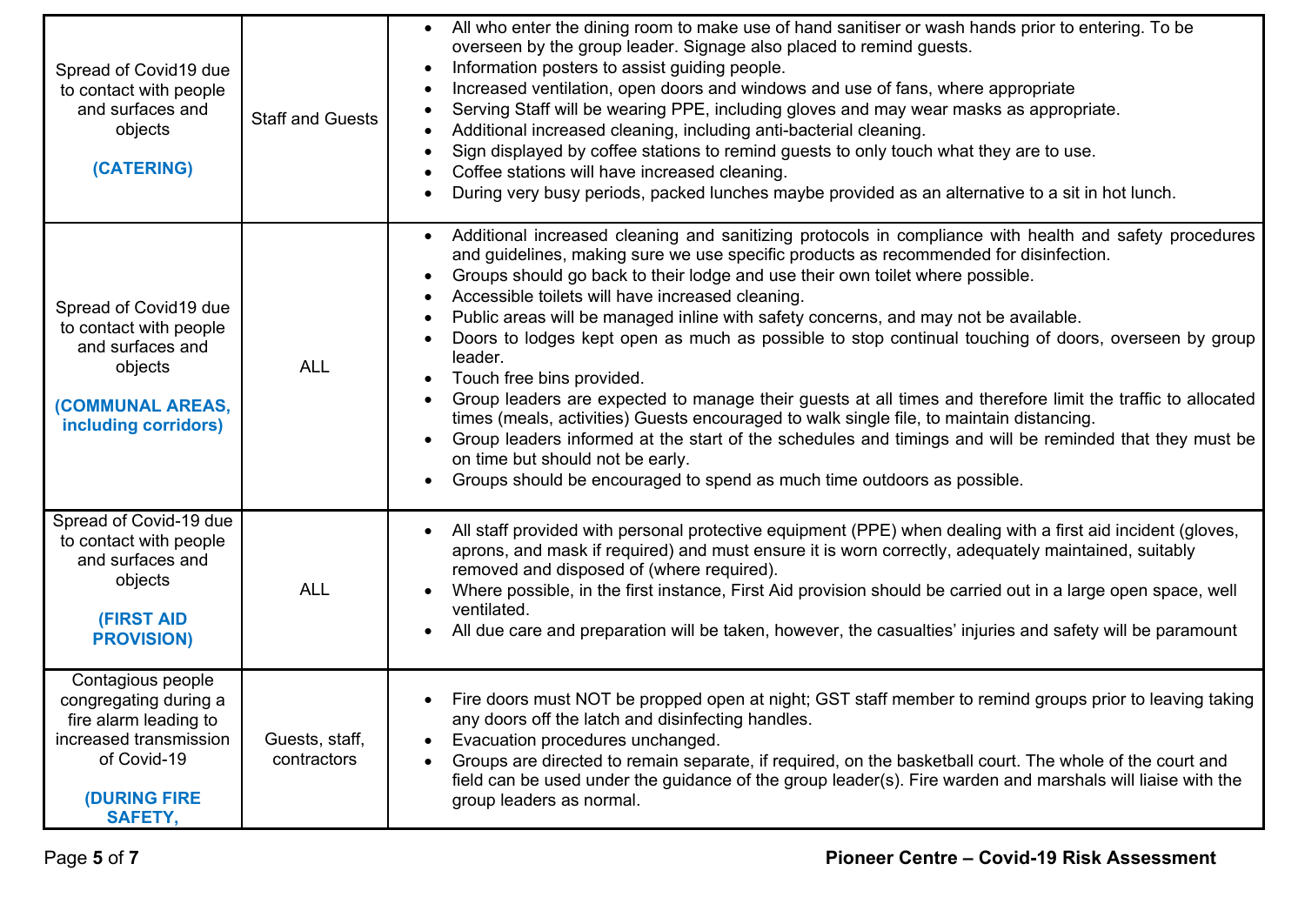| <b>EVACUATION)</b>                                                                                                                      |                  |                                                                                                                                                                                                                                                                                                                                                                                                                                                                                                                                                                                                                                                                                                                                                                                                                                                                                                                                                                                                                                                                                                                                                                                                                                                                                                                                                                                                                                                                                                                                                                                                                                                                                                                                                                                                                                                                                                                                                                                                                                                                                                                                                                                                                                                                                                                                                                                                           |
|-----------------------------------------------------------------------------------------------------------------------------------------|------------------|-----------------------------------------------------------------------------------------------------------------------------------------------------------------------------------------------------------------------------------------------------------------------------------------------------------------------------------------------------------------------------------------------------------------------------------------------------------------------------------------------------------------------------------------------------------------------------------------------------------------------------------------------------------------------------------------------------------------------------------------------------------------------------------------------------------------------------------------------------------------------------------------------------------------------------------------------------------------------------------------------------------------------------------------------------------------------------------------------------------------------------------------------------------------------------------------------------------------------------------------------------------------------------------------------------------------------------------------------------------------------------------------------------------------------------------------------------------------------------------------------------------------------------------------------------------------------------------------------------------------------------------------------------------------------------------------------------------------------------------------------------------------------------------------------------------------------------------------------------------------------------------------------------------------------------------------------------------------------------------------------------------------------------------------------------------------------------------------------------------------------------------------------------------------------------------------------------------------------------------------------------------------------------------------------------------------------------------------------------------------------------------------------------------|
| Person(s) presenting<br>with symptoms whilst<br>resident on-site leading<br>to increased<br>transmission of Covid-<br>19<br>(ISOLATION) | Guests and staff | If someone becomes unwell and starts to display symptoms - with a new, continuous cough or a high<br>temperature or with loss of taste/smell they must be sent home immediately<br>A room may be allocated by the group for the purposes of isolation should this be available. This needs to<br>be identified on the Group Commitment Form. If available, this may be in another lodge. Safeguarding and<br>fire safety rules must still be observed.<br>Whilst the affected person is awaiting collection, they should remain in the isolation room. If they are a<br>child, depending on the age of the child, appropriate adult supervision may be required. Ideally, a window<br>should be opened for ventilation.<br>Isolation room sign and hazard signs should be used to clearly identify the rooms when needed.<br>$\bullet$<br>Separate linen should be collected for this room on arrival.<br>The group should enact its own risk assessment for the case of symptoms occurring where it works in<br>$\bullet$<br>conjunction with this assessment - in the case the groups risk assessment differs from the centres, the<br>centres policy takes precedent. This may result in the whole group having to leave.<br>No refunds will be made for any guest/group that has to evacuate due to testing positive or<br>$\bullet$<br>presenting with symptoms or being part of a group that must vacate the centre.<br>The centre will make available additional room(s) for the purposes of isolation, within the lodge or within<br>another lodge - where there is another lodge available. Where no additional rooms are available, the<br>Group leaders will have to make alternative arrangements.<br>The group is responsible for the management and allocation of rooms.<br>Group Leaders should be allocated to individual rooms where possible. This remains guidance only<br>(recommendation) and is up to the group's safety assessment. Where no additional rooms are available,<br>local B&B's could be used as an alternative. This is at the cost of the group and not arranged by the<br>centre.<br>When isolating is required, safeguarding and fire safety rules must still be followed.<br>As per our normal T&Cs groups should come in more than one vehicle in order to assist with<br>evacuation needs (eg. hospital visits), THE CENTRE IS UNABLE TO ASSIST WITH TRANSPORT. |
| <b>(NOTE ON</b><br><b>INSURANCE)</b>                                                                                                    |                  | Insurance should be sought in accordance with your group's needs. ACUK Covid cancellation policy NO<br>LONGER VALID. Insurance products are available should groups require further security regarding the<br>affects of individual or group cancellation which cannot be provided by the centre.<br>NO REFUNDS will be made for persons who cannot attend or who are sent home. Please see<br>Cancellation clause in T&Cs for further clarity.<br>Further information can be found on the Association of British Insurers website in advice published or<br>$\bullet$<br>RPA's recently updated membership rules. https://www.gov.uk/guidance/the-risk-protection-arrangement-<br>rpa-for-schools<br>Also, for Schools, https://oeapng.info/downloads/download-info/4-4c-insurance/<br>$\bullet$                                                                                                                                                                                                                                                                                                                                                                                                                                                                                                                                                                                                                                                                                                                                                                                                                                                                                                                                                                                                                                                                                                                                                                                                                                                                                                                                                                                                                                                                                                                                                                                                         |
| Spread of Covid19 due<br>to contact with people                                                                                         | Staff and guests | National governing body guidance has been taken into account for each activity.<br>$\bullet$<br>A separate risk assessment covers the activities, procedures and protocols.<br>$\bullet$<br>Staff have undergone refresher training to avoid any skill fade and have also had additional time and<br>$\bullet$                                                                                                                                                                                                                                                                                                                                                                                                                                                                                                                                                                                                                                                                                                                                                                                                                                                                                                                                                                                                                                                                                                                                                                                                                                                                                                                                                                                                                                                                                                                                                                                                                                                                                                                                                                                                                                                                                                                                                                                                                                                                                            |